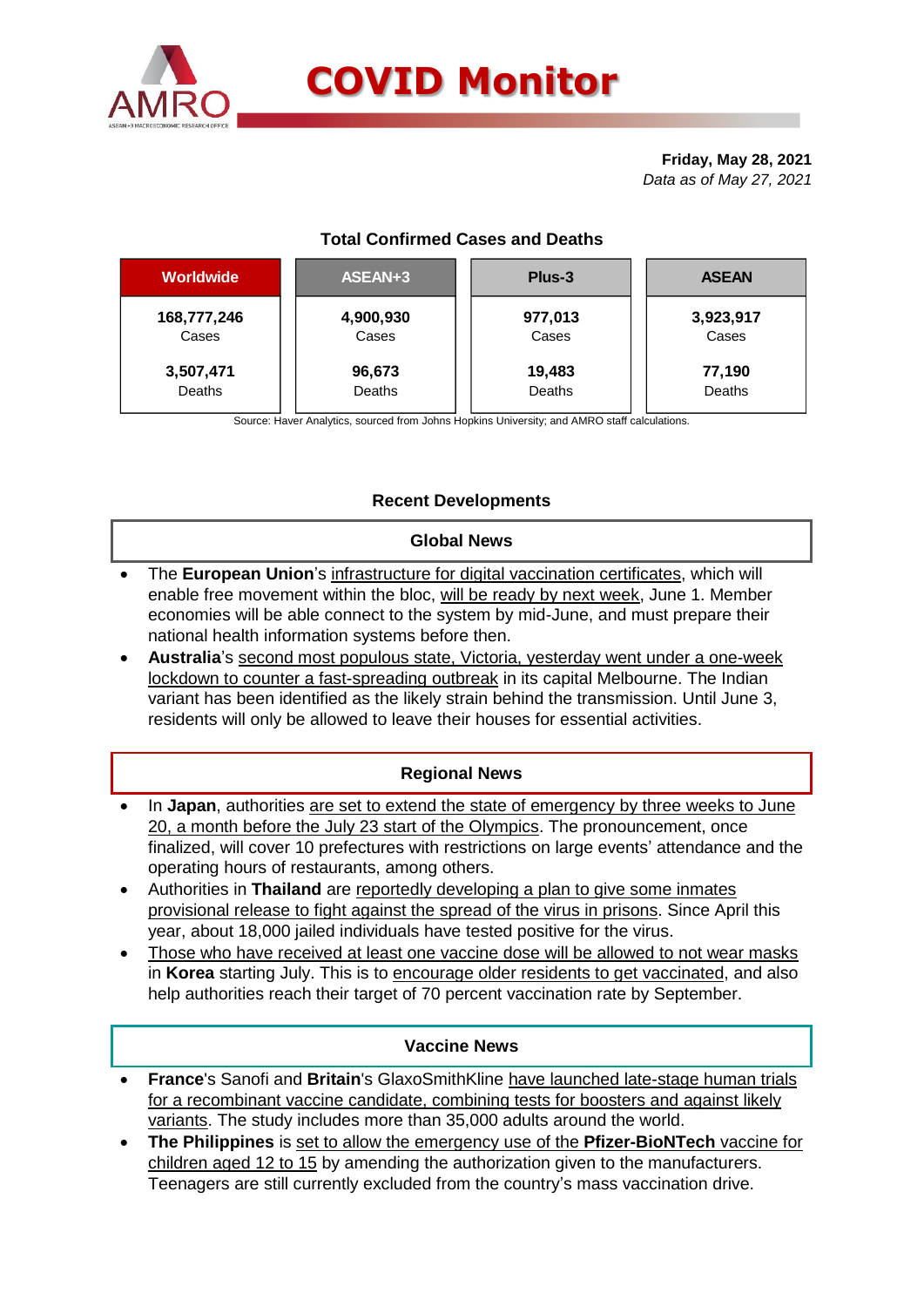| <b>Economy</b>                                | <b>Total Cases</b><br>(000) | Cases per 1M<br>Population | New Cases <sup>1</sup> | New Cases <sup>1</sup><br>since $2020^2$ | <b>New Cases</b><br>per 1M Pop. | <b>ANew</b><br>$\overline{\text{Cases}}^1$ | Δ% New<br>$\overline{\text{Cases}}^1$ | <b>Total</b><br><b>Deaths</b> | <b>New</b><br>Deaths <sup>1</sup> | <b>Fatality</b><br>Rate (%) |
|-----------------------------------------------|-----------------------------|----------------------------|------------------------|------------------------------------------|---------------------------------|--------------------------------------------|---------------------------------------|-------------------------------|-----------------------------------|-----------------------------|
| Global                                        | 168,777                     |                            | 513,562                |                                          |                                 | $-58,748$                                  | 0.3                                   | 3,507,471                     | 10,990                            | 2.1                         |
| ASEAN+3                                       | 4,901                       |                            | 26,642                 |                                          |                                 | 1,660                                      | 0.6                                   | 96.673                        | 445                               | 2.0                         |
| Plus-3                                        | 977                         |                            | 4,846                  |                                          |                                 | $-1,272$                                   | 0.5                                   | 19.483                        | 101                               | 2.0                         |
| <b>ASEAN</b>                                  | 3,924                       |                            | 21,796                 |                                          |                                 | 2,932                                      | 0.6                                   | 77,190                        | 343                               | 2.0                         |
|                                               |                             |                            |                        |                                          |                                 |                                            |                                       |                               |                                   |                             |
| China                                         | 91                          | 65                         | 14                     |                                          | $\mathbf{0}$                    | $-4$                                       | 0.0                                   | 4,636                         | $\Omega$                          | 5.1                         |
| Hong Kong, China                              | 12                          | 1,550                      | 1                      |                                          | $\overline{0}$                  | $\Omega$                                   | 0.0                                   | 210                           | $\mathbf 0$                       | 1.8                         |
| Japan                                         | 735                         | 5,846                      | 4,228                  |                                          | 34                              | $-1,257$                                   | 0.6                                   | 12,691                        | 98                                | 1.7                         |
| Korea                                         | 139                         | 2,668                      | 603                    |                                          | 12                              | $-11$                                      | 0.4                                   | 1,946                         | 3                                 | 1.4                         |
|                                               |                             |                            |                        |                                          |                                 |                                            |                                       |                               |                                   |                             |
| Indonesia                                     | 1,797                       | 6,661                      | 5,514                  |                                          | 20                              | 1,622                                      | 0.3                                   | 49,907                        | 146                               | 2.8                         |
| Malaysia                                      | 541                         | 16,292                     | 6,989                  |                                          | 210                             | 2,100                                      | 1.4                                   | 2,491                         | 56                                | 0.5                         |
| Philippines                                   | 1,200                       | 10,909                     | 5,039                  |                                          | 46                              | $-737$                                     | 0.4                                   | 20.379                        | 105                               | 1.7                         |
| Singapore                                     | 62                          | 10.863                     | 30                     |                                          | 5                               | $-10$                                      | 0.0                                   | 32                            | $\Omega$                          | 0.1                         |
| Thailand                                      | 143                         | 2,107                      | 3,385                  |                                          | 50                              | $-299$                                     | 2.6                                   | 920                           | 31                                | 0.6                         |
|                                               |                             |                            |                        |                                          |                                 |                                            |                                       |                               |                                   |                             |
| Brunei Darussalam                             | 0.24                        | 534                        | $\mathbf{1}$           | A                                        | $\overline{2}$                  | $\Omega$                                   | 0.4                                   | 3                             | $\Omega$                          | 1.2                         |
| Cambodia                                      | 27.64                       | 1,651                      | 563                    |                                          | 34                              | 198                                        | 2.2                                   | 194                           | $\overline{4}$                    | 0.7                         |
| Lao PDR                                       | 1.90                        | 261                        | 21                     | $\sim$                                   | 3                               | $-18$                                      | 1.1                                   | $\overline{2}$                | $\Omega$                          | 0.1                         |
| Myanmar                                       | 143.41                      | 2,687                      | 33                     |                                          | 1                               | 7                                          | 0.0                                   | 3,216                         | 0                                 | 2.2                         |
| Vietnam                                       | 6.36                        | 66                         | 221                    |                                          | $\overline{2}$                  | 68                                         | 4.1                                   | 46                            |                                   | 0.7                         |
|                                               |                             |                            |                        |                                          |                                 |                                            |                                       |                               |                                   |                             |
| Australia                                     | 30                          | 1,158                      | 11                     | ⋏ノ                                       | $\Omega$                        | 5                                          | 0.0                                   | 910                           | $\Omega$                          | 3.0                         |
| Brazil                                        | 16,342                      | 77,313                     | 64,010                 |                                          | 303                             | $-1.720$                                   | 0.4                                   | 456.674                       | 1,797                             | 2.8                         |
| France                                        | 5,863                       | 90,210                     | 335,137                |                                          | 5,156                           | 324,630                                    | 0.0                                   | 108.343<br>88.192             | 117<br>151                        | 1.8                         |
| Germany<br>India                              | 3,674                       | 44,277                     | 5,069<br>191,015       |                                          | 61<br>139                       | $-3,556$<br>$-92,583$                      | 0.1                                   | 315,235                       |                                   | 2.4<br>1.2                  |
|                                               | 27,369                      | 19,984                     |                        |                                          |                                 |                                            | 0.7<br>0.1                            | 128.020                       | 3,415<br>46                       | 2.9                         |
| <b>United Kingdom</b><br><b>United States</b> | 4,490<br>33,068             | 66,754                     | 4,904<br>22,910        |                                          | 73<br>69                        | 1,128<br>$-5,958$                          | 1.2                                   | 590,619                       | 674                               | 1.8                         |
|                                               |                             | 99,887                     |                        |                                          |                                 |                                            |                                       |                               |                                   |                             |

## **ASEAN+3 and Selected Economies: Confirmed COVID-19 Cases and Deaths**

Source: Haver Analytics, sourced from Johns Hopkins University; and AMRO staff calculations.

1/ Values show the 7-day average.

2/ Since January 31, 2020.

#### **ASEAN+3 and Selected Economies: Total Vaccines Administered**









 $\overline{u}$  To be vaccinated to reach 2021 target

■ Aspired 2021 target

Sources: Our World in Data via Haver Analytics; various media sources; Economist Intelligence Unit; and AMRO staff estimates and calculations. Note: Percent of population vaccinated shows total administered doses divided by two to reflect the two-dose regime of most vaccines—it does not necessarily reflect the actual number of fully vaccinated people. Aspired 2021 targets and completion dates of widespread vaccination are goals, forecasts, or estimates.

and AMRO staff calculations. Note: Single vaccination doses only. This does not measure the number of people vaccinated, as two doses are required with most available vaccines. Data is reported at irregular

intervals; numbers show latest available.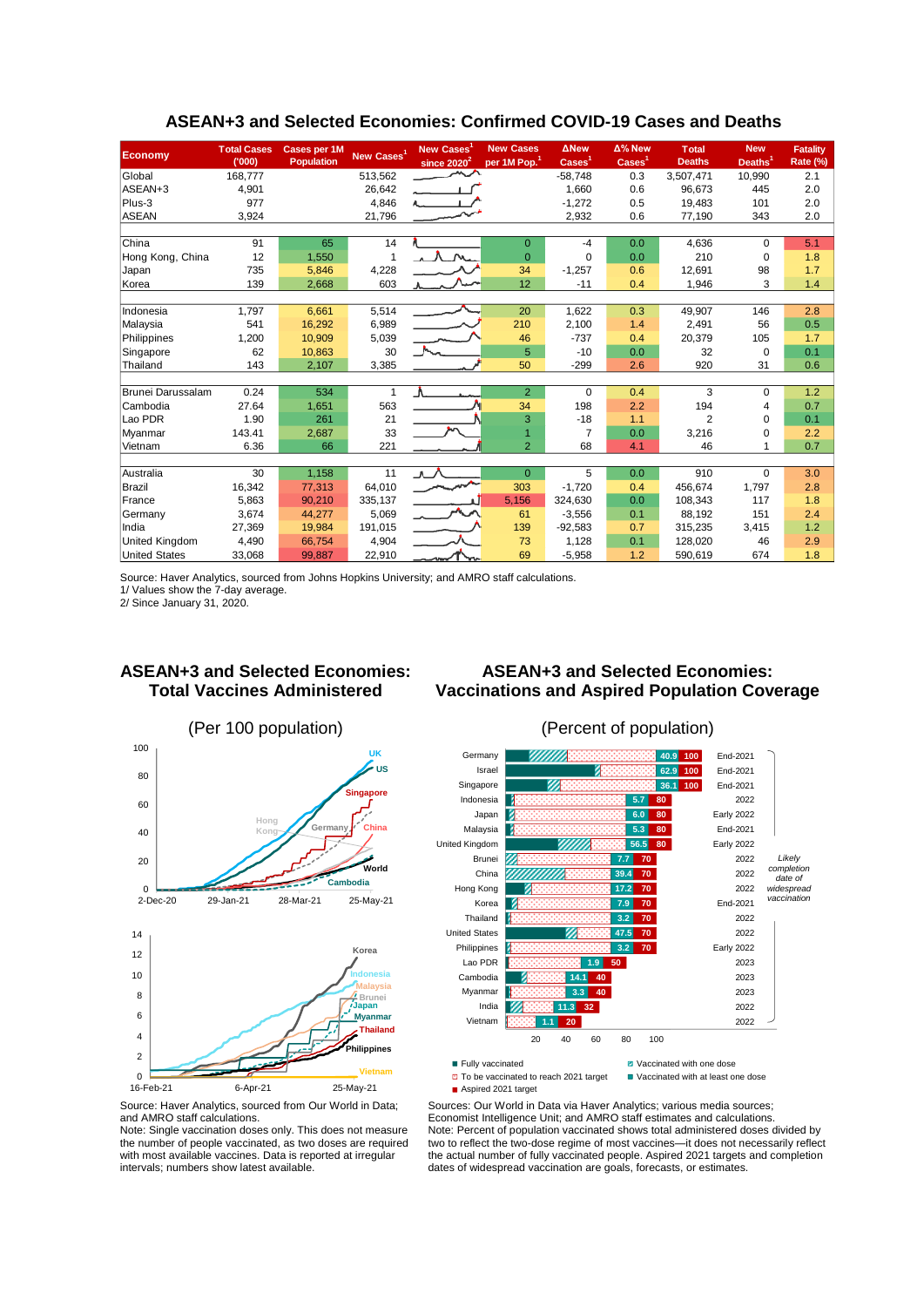



Source: Haver Analytics, sourced from Johns Hopkins University; and AMRO staff calculations.

3